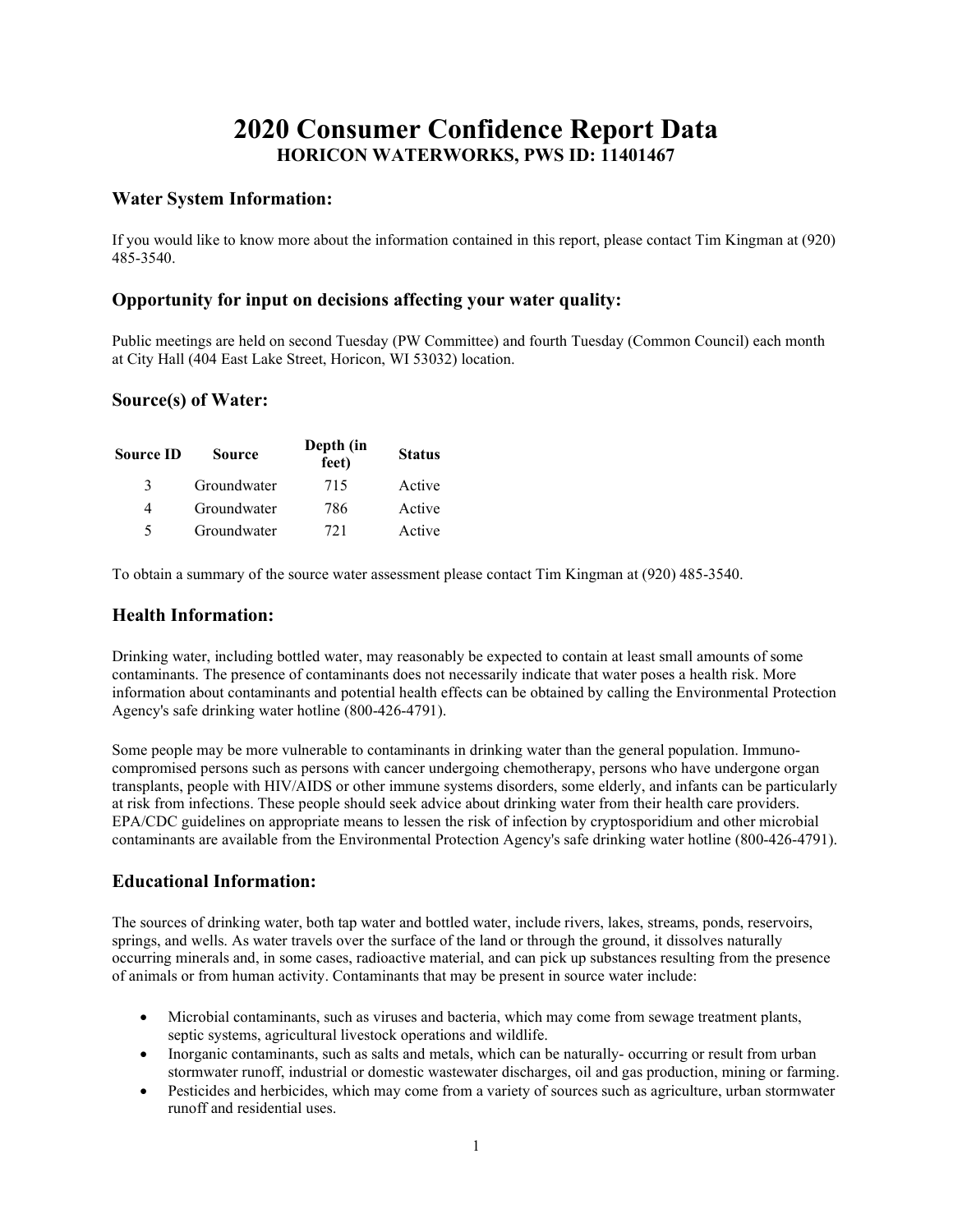- Organic chemical contaminants, including synthetic and volatile organic chemicals, which are by-products of industrial processes and petroleum production, and can also come from gas stations, urban stormwater runoff and septic systems.
- Radioactive contaminants, which can be naturally occurring or be the result of oil and gas production and mining activities.

In order to ensure that tap water is safe to drink, EPA prescribes regulations that limit the amount of certain contaminants in water provided by public water systems. FDA regulations establish limits for contaminants in bottled water, which shall provide the same protection for public health.

## Definitions:

| <b>Term</b>           | <b>Definition</b>                                                                                                                                                                                                                                                                |
|-----------------------|----------------------------------------------------------------------------------------------------------------------------------------------------------------------------------------------------------------------------------------------------------------------------------|
| AL                    | Action Level: The concentration of a contaminant which, if exceeded, triggers treatment or other<br>requirements which a water system must follow.                                                                                                                               |
| Level 1<br>Assessment | A Level 1 assessment is a study of the water system to identify potential problems and determine, if<br>possible, why total coliform bacteria have been found in our water system.                                                                                               |
| Level 2<br>Assessment | A Level 2 assessment is a very detailed study of the water system to identify potential problems and<br>determine, if possible, why an E. coli MCL violation has occurred or why total coliform bacteria<br>have been found in our water system, or both, on multiple occasions. |
| <b>MCL</b>            | Maximum Contaminant Level: The highest level of a contaminant that is allowed in drinking water.<br>MCLs are set as close to the MCLGs as feasible using the best available treatment technology.                                                                                |
| <b>MCLG</b>           | Maximum Contaminant Level Goal: The level of a contaminant in drinking water below which<br>there is no known or expected risk to health. MCLGs allow for a margin of safety.                                                                                                    |
| <b>MFL</b>            | million fibers per liter                                                                                                                                                                                                                                                         |
| <b>MRDL</b>           | Maximum residual disinfectant level: The highest level of a disinfectant allowed in drinking water.<br>There is convincing evidence that addition of a disinfectant is necessary for control of microbial<br>contaminants.                                                       |
| <b>MRDLG</b>          | Maximum residual disinfectant level goal: The level of a drinking water disinfectant below which<br>there is no known or expected risk to health. MRDLGs do not reflect the benefits of the use of<br>disinfectants to control microbial contaminants.                           |
| mrem/year             | millirems per year (a measure of radiation absorbed by the body)                                                                                                                                                                                                                 |
| <b>NTU</b>            | Nephelometric Turbidity Units                                                                                                                                                                                                                                                    |
| pCi/l                 | picocuries per liter (a measure of radioactivity)                                                                                                                                                                                                                                |
| ppm                   | parts per million, or milligrams per liter (mg/l)                                                                                                                                                                                                                                |
| ppb                   | parts per billion, or micrograms per liter (ug/l)                                                                                                                                                                                                                                |
| ppt                   | parts per trillion, or nanograms per liter                                                                                                                                                                                                                                       |
| ppq                   | parts per quadrillion, or picograms per liter                                                                                                                                                                                                                                    |
| <b>TCR</b>            | <b>Total Coliform Rule</b>                                                                                                                                                                                                                                                       |
| <b>TT</b>             | Treatment Technique: A required process intended to reduce the level of a contaminant in drinking<br>water.                                                                                                                                                                      |

#### Detected Contaminants:

Your water was tested for many contaminants last year. We are allowed to monitor for some contaminants less frequently than once a year. The following tables list only those contaminants which were detected in your water. If a contaminant was detected last year, it will appear in the following tables without a sample date. If the contaminant was not monitored last year, but was detected within the last 5 years, it will appear in the tables below along with the sample date.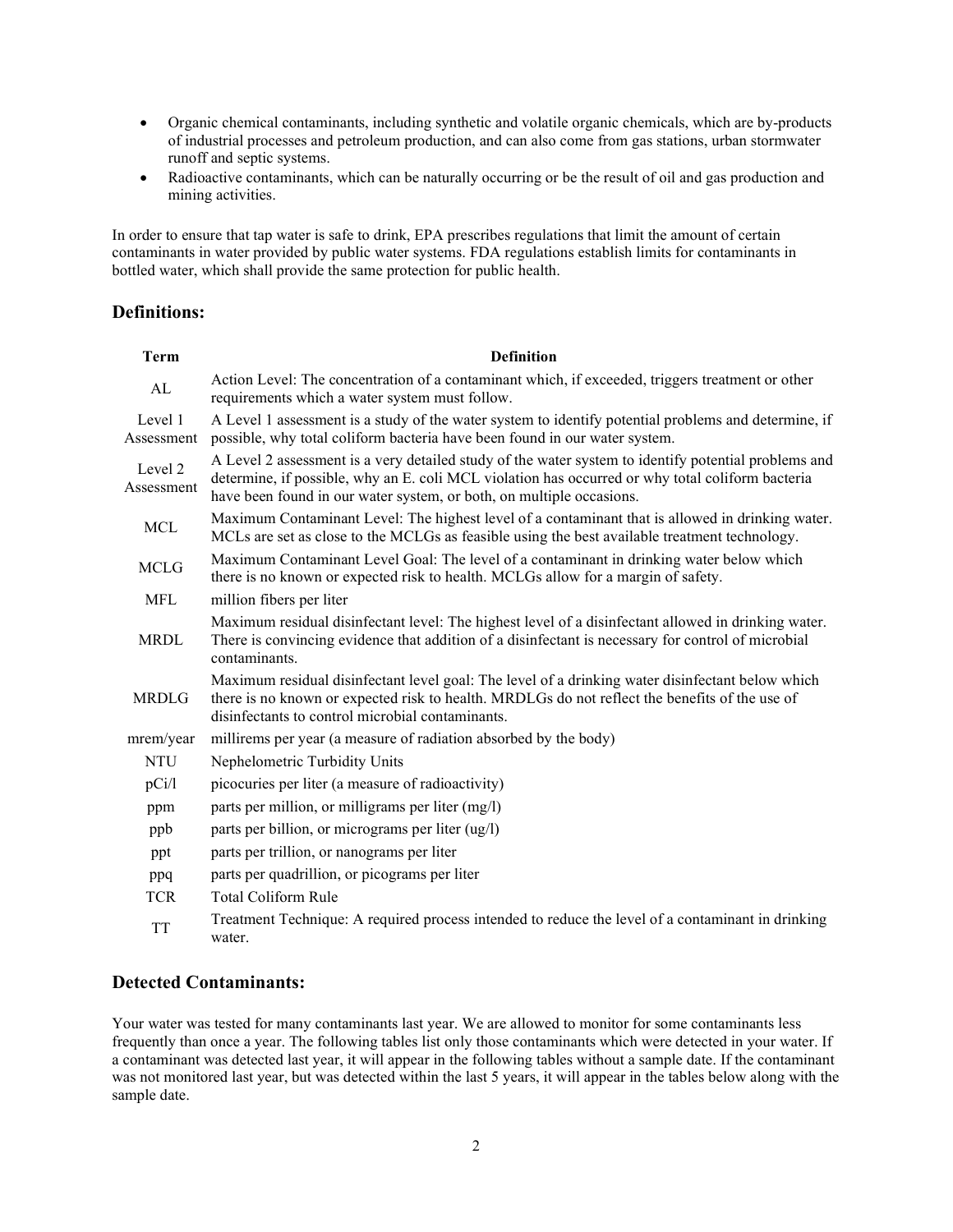# Disinfection Byproducts:

| Contaminant<br>(units) |                 |      | Site MCL MCLG Level<br>Found           |     |          |                | Range Violation Typical Source of Contaminant |
|------------------------|-----------------|------|----------------------------------------|-----|----------|----------------|-----------------------------------------------|
| TTHM (ppb)             | DB1 80          |      | $\begin{array}{ccc} & & 0 \end{array}$ | 2.4 | 2.4      | N <sub>o</sub> | By-product of drinking water<br>chlorination  |
| $HAAS$ (ppb)           | DB <sub>2</sub> | - 60 | 60                                     |     | $\theta$ | No             | By-product of drinking water<br>chlorination  |

# Inorganic Contaminants:

| Contaminant<br>(units)   |                | <b>MCL MCLG</b> | Level<br>Found | Range                | <b>Violation</b> | <b>Typical Source of Contaminant</b>                                                                                                                 |
|--------------------------|----------------|-----------------|----------------|----------------------|------------------|------------------------------------------------------------------------------------------------------------------------------------------------------|
| BARIUM (ppm)             | 2              | $\overline{2}$  | 0.110          | $0.086 -$<br>0.110   | No               | Discharge of drilling wastes; Discharge from<br>metal refineries; Erosion of natural deposits                                                        |
| <b>FLUORIDE</b><br>(ppm) | $\overline{4}$ | $\overline{4}$  | 0.8            | $0.4 - 0.8$          | No.              | Erosion of natural deposits; Water additive<br>which promotes strong teeth; Discharge<br>from fertilizer and aluminum factories                      |
| <b>MERCURY</b><br>(ppb)  | $\overline{2}$ | $\overline{2}$  | 0.0            | $0.0 - 0.0$          | No.              | Erosion of natural deposits; Discharge from<br>refineries and factories; Runoff from<br>landfills; Runoff from cropland                              |
| <b>NICKEL</b><br>(ppb)   | 100            |                 | 1.2000         | $0.0000 -$<br>1.2000 | No               | Nickel occurs naturally in soils, ground<br>water and surface waters and is often used in<br>electroplating, stainless steel, and alloy<br>products. |
| <b>SELENIUM</b><br>(ppb) | 50             | 50              | $\overline{2}$ | $0 - 2$              | N <sub>0</sub>   | Discharge from petroleum and metal<br>refineries; Erosion of natural deposits;<br>Discharge from mines                                               |
| <b>SODIUM</b><br>(ppm)   | n/a            | n/a             | 14.00          | $5.10 -$<br>14.00    | N <sub>0</sub>   | n/a                                                                                                                                                  |